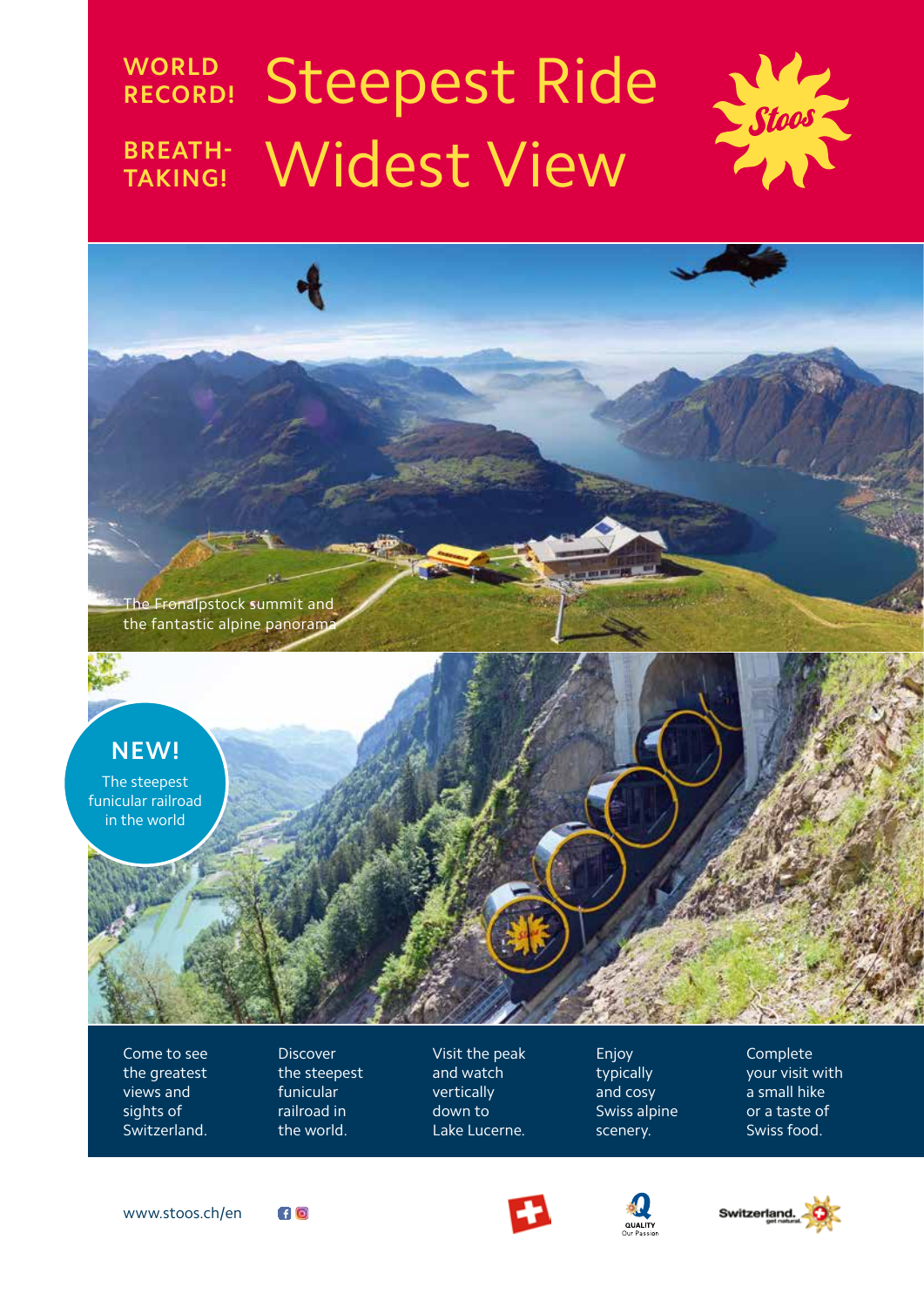# Stoos - Swiss Paradise of Spe



**Mount Stoos in the heart of Switzerland and high above Lake Lucerne is a beautiful mountain location with great views, cosy restaurants and comfortable mountain railways. The car-free village and its fantastic nature can be reached by the world's steepest funicular railroad.**



# **CENTRALLY LOCATED WITH GREAT PRICE VALUE**

The central location of Schwyz enables short travel distances from lots of different regions across Europe. Lucerne, Zurich and Einsiedeln are very close and therefore can be fitted in a bunch of tour programs, for a nice daytrip to the mountains of Schwyz. Large parking for busses and cars located beneath the funicular railroad station and the souvenir-shop.

### **SPECTACULAR ACCESS**

The world's steepest funicular railroad brings you to the car-free village on 1300masl. This new mountain railway has an inclination of 110% in maximum. The four separated guest cabins are automatically and always balanced out. After an easy walk of approx. 12 minutes you have two options for reaching our peak at 1922masl:

- ride easily on comfortable and covered chairlifts (20 minutes)
- be sporty and hike up (approx. 2 hours)

#### **BREATHTAKING VIEWS**

Regardless whether by railway or foot – on the panorama viewing platform and photo-point of the Fronalpstock the eye will wander from one alpine summit to the next. You enjoy breathtaking views on more than 10 lakes and numerous mountain peaks, towards France and Germany, as well as vertically down to the most historical place in Switzerland, the Rütli. This is the place where the Confederation of Switzerland originally was founded back in 1291.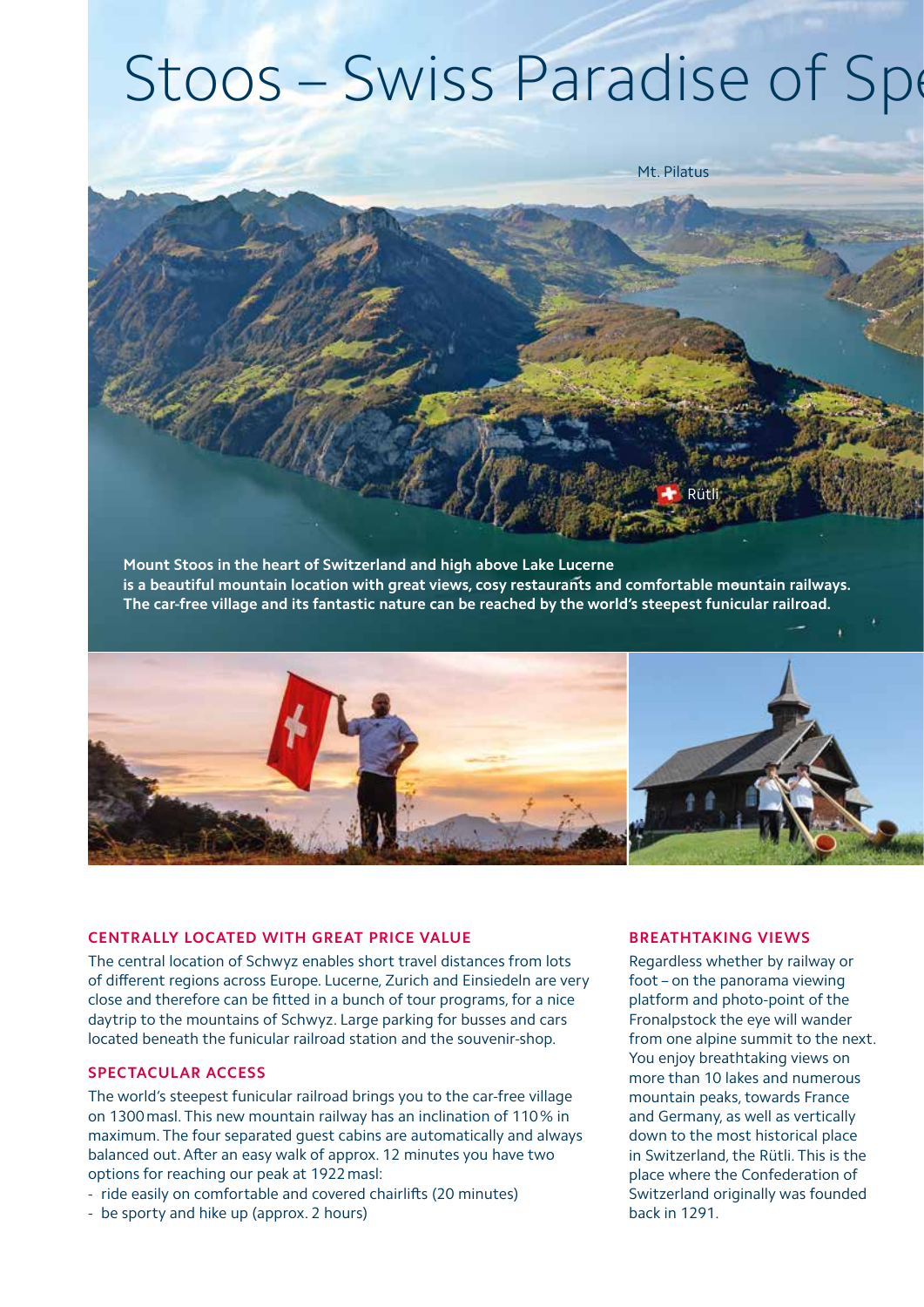# ectacular Views

Lucerne

Lake Lucerne

Mt. Rigi



# **RESTAURANT ON 1922 masl**

Next to the chairlift exit, the rustic and cosy peak restaurant on mount Fronalpstock and the large sun terrace invite you to come and relax.

# **GREAT EXPERIENCES…**

Espescially for groups, the destination mount Stoos has a whole bunch of possibilities to offer. Capacities on the mountain railways, as on the gastronomy are well available up to large groups of 250 persons.

Further activities such as for side events, can also be organised : The wellknown Victorinox knives are shown in the visitor-centre, siberian Huskies live in the cosy Husky-camp and the famous cherry-distillery shows fine brands.

#### **…IN SUMMER…**

In summer, you have the choice by doing either the famous ridge hiking pathway from Klingenstock to Fronalpstock with superb views, take one of the light walks on or walk easy down to Stoos village. Children have fun at the small playground and petting zoo with pygmy goats. Sunset rides take place every Saturday in July and August and offer an unforgetable nature experience.

### **…AND IN WINTER**

In wintertime there is a bunch of activities to do, beside the skiing area there are sledding and airboarding runways, snowshoeing-trails and signed walking trails. There is also a variety of easy walks.